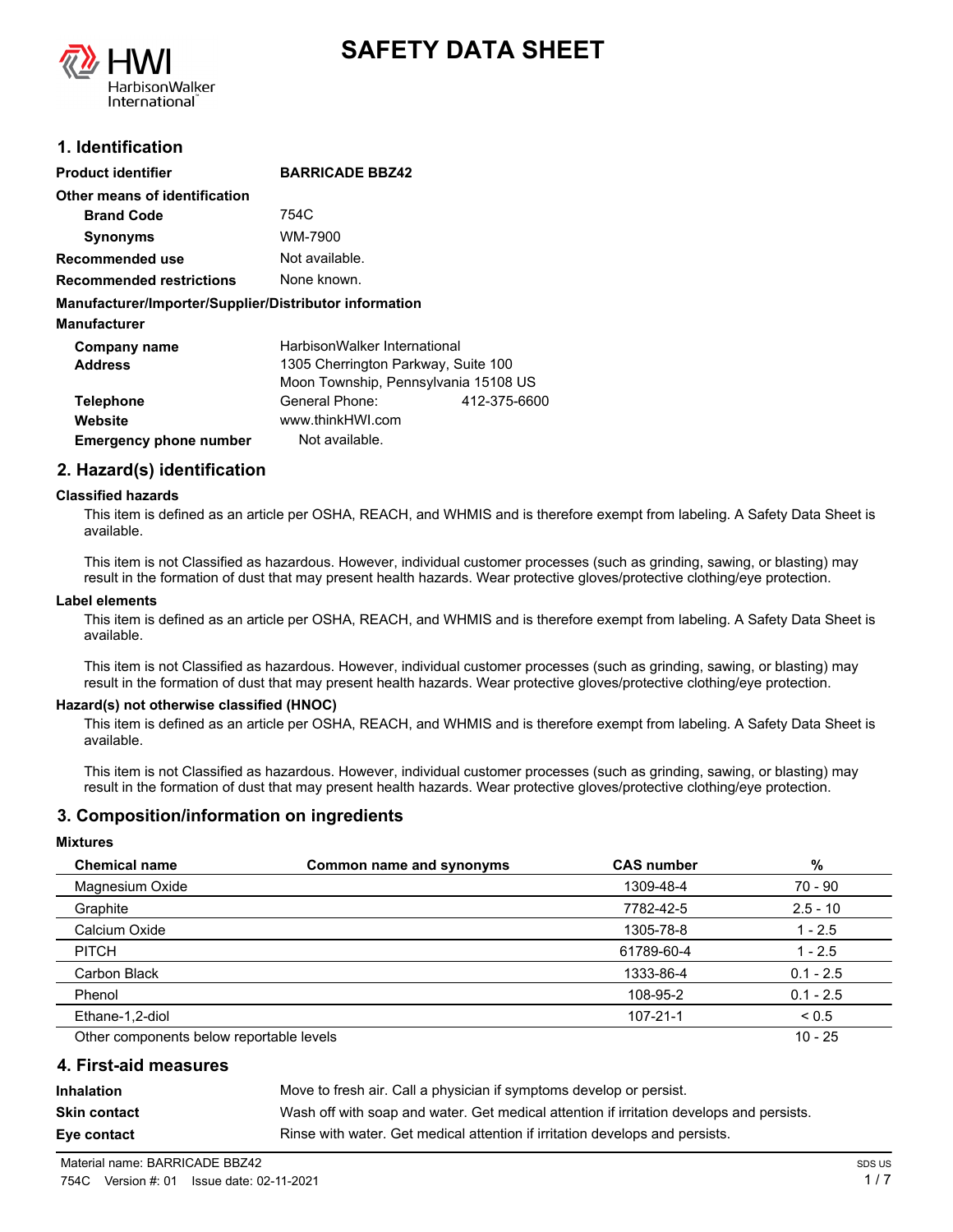| Ingestion                                                                    | Rinse mouth. Get medical attention if symptoms occur.               |
|------------------------------------------------------------------------------|---------------------------------------------------------------------|
| <b>Most important</b><br>symptoms/effects, acute and<br>delayed              | Direct contact with eyes may cause temporary irritation.            |
| Indication of immediate<br>medical attention and special<br>treatment needed | Treat symptomatically.                                              |
| 5. Fire-fighting measures                                                    |                                                                     |
| Suitable extinguishing media                                                 | Use fire-extinguishing media appropriate for surrounding materials. |
| Unsuitable extinguishing<br>media                                            | Not available.                                                      |
| Specific hazards arising from<br>the chemical                                | Not applicable.                                                     |
| Special protective equipment                                                 | Not available.                                                      |

# **6. Accidental release measures**

**and precautions for firefighters**

| <b>Personal precautions.</b><br>protective equipment and<br>emergency procedures | Keep unnecessary personnel away. For personal protection, see section 8 of the SDS. |
|----------------------------------------------------------------------------------|-------------------------------------------------------------------------------------|
| <b>Methods and materials for</b><br>containment and cleaning up                  | For waste disposal, see section 13 of the SDS.                                      |
| <b>Environmental precautions</b>                                                 | Avoid discharge into drains, water courses or onto the ground.                      |
| 7. Handling and storage                                                          |                                                                                     |
| <b>Precautions for safe handling</b>                                             | Observe good industrial hygiene practices.                                          |

# **including any incompatibilities**

**Conditions for safe storage,** Store away from incompatible materials (see Section 10 of the SDS).

# **8. Exposure controls/personal protection**

# **Occupational exposure limits**

# **US. OSHA Table Z-1 Limits for Air Contaminants (29 CFR 1910.1000)**

| <b>Components</b>                         | <b>Type</b> | <b>Value</b>      | Form                 |
|-------------------------------------------|-------------|-------------------|----------------------|
| Calcium Oxide (CAS<br>1305-78-8)          | PEL         | $5$ mg/m $3$      |                      |
| Carbon Black (CAS<br>1333-86-4)           | <b>PEL</b>  | $3.5$ mg/m $3$    |                      |
| Graphite (CAS 7782-42-5)                  | PEL         | $5$ mg/m $3$      | Respirable fraction. |
|                                           |             | 15 mg/m3          | Total dust.          |
| Magnesium Oxide (CAS<br>$1309 - 48 - 4$ ) | PEL         | $15 \text{ mg/m}$ | Total particulate.   |
| US. OSHA Table Z-3 (29 CFR 1910.1000)     |             |                   |                      |
| <b>Components</b>                         | Type        | <b>Value</b>      | Form                 |
| Graphite (CAS 7782-42-5)                  | TWA         | 15 mppcf          |                      |
| Magnesium Oxide (CAS<br>$1309 - 48 - 4$ ) | <b>TWA</b>  | $5$ mg/m $3$      | Respirable fraction. |
|                                           |             | 15 mg/m3          | Total dust.          |
|                                           |             | 50 mppcf          | Total dust.          |
|                                           |             | 15 mppcf          | Respirable fraction. |
| <b>US. ACGIH Threshold Limit Values</b>   |             |                   |                      |
| <b>Components</b>                         | <b>Type</b> | Value             | Form                 |
| Calcium Oxide (CAS<br>1305-78-8)          | <b>TWA</b>  | $2$ mg/m $3$      |                      |
| Carbon Black (CAS<br>1333-86-4)           | <b>TWA</b>  | $3$ mg/m $3$      | Inhalable fraction.  |
| Graphite (CAS 7782-42-5)                  | <b>TWA</b>  | $2$ mg/m $3$      | Respirable fraction. |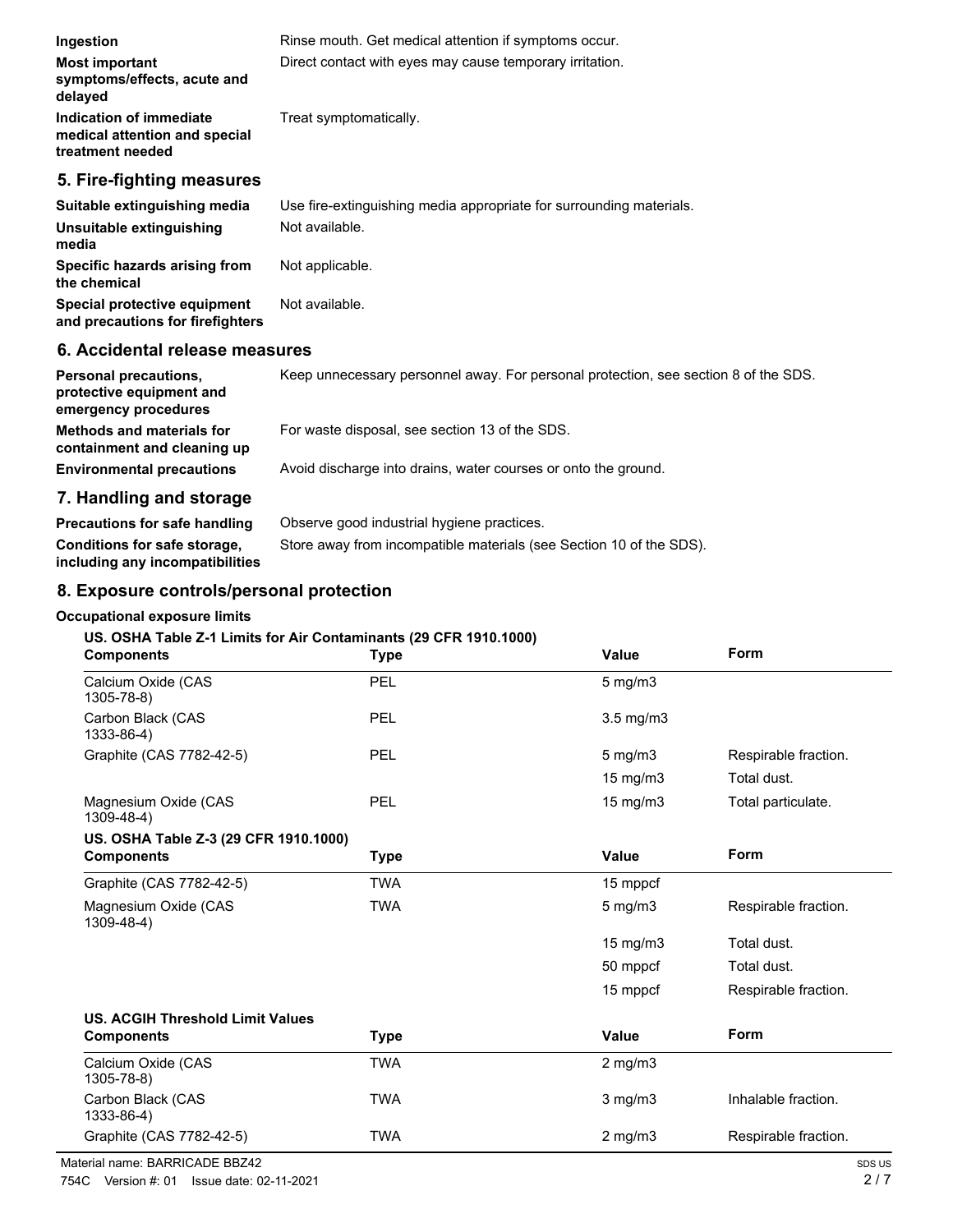| <b>US. ACGIH Threshold Limit Values</b>     |                                                                                                                                                                                                                                                                                                                                                                                                        |                      |                     |
|---------------------------------------------|--------------------------------------------------------------------------------------------------------------------------------------------------------------------------------------------------------------------------------------------------------------------------------------------------------------------------------------------------------------------------------------------------------|----------------------|---------------------|
| <b>Components</b>                           | <b>Type</b>                                                                                                                                                                                                                                                                                                                                                                                            | <b>Value</b>         | Form                |
| Magnesium Oxide (CAS<br>$1309 - 48 - 4$ )   | <b>TWA</b>                                                                                                                                                                                                                                                                                                                                                                                             | 10 mg/m3             | Inhalable fraction. |
| US. NIOSH: Pocket Guide to Chemical Hazards |                                                                                                                                                                                                                                                                                                                                                                                                        |                      |                     |
| <b>Components</b>                           | <b>Type</b>                                                                                                                                                                                                                                                                                                                                                                                            | Value                | Form                |
| Calcium Oxide (CAS<br>1305-78-8)            | <b>TWA</b>                                                                                                                                                                                                                                                                                                                                                                                             | $2$ mg/m $3$         |                     |
| Carbon Black (CAS<br>1333-86-4)             | <b>TWA</b>                                                                                                                                                                                                                                                                                                                                                                                             | $0.1$ mg/m $3$       |                     |
| Graphite (CAS 7782-42-5)                    | <b>TWA</b>                                                                                                                                                                                                                                                                                                                                                                                             | $2.5 \text{ mg/m}$ 3 | Respirable.         |
| <b>Biological limit values</b>              | No biological exposure limits noted for the ingredient(s).                                                                                                                                                                                                                                                                                                                                             |                      |                     |
| <b>Exposure quidelines</b>                  | The resin binder in this product was specifically engineered to have low toxicity, with minimal<br>free-phenol (less than 100ppm in this refractory product) and no free-formaldehyde. Under certain<br>conditions, thermal decomposition products may still include carbon monoxide, carbon dioxide,<br>formaldehyde, phenol and aromatic and/or aliphatic compounds.                                 |                      |                     |
| Appropriate engineering<br>controls         | Good general ventilation (typically 10 air changes per hour) should be used. Ventilation rates<br>should be matched to conditions. If applicable, use process enclosures, local exhaust ventilation,<br>or other engineering controls to maintain airborne levels below recommended exposure limits. If<br>exposure limits have not been established, maintain airborne levels to an acceptable level. |                      |                     |
|                                             | Individual protection measures, such as personal protective equipment                                                                                                                                                                                                                                                                                                                                  |                      |                     |
| <b>Eye/face protection</b>                  | Wear safety glasses with side shields (or goggles).                                                                                                                                                                                                                                                                                                                                                    |                      |                     |
| <b>Skin protection</b>                      |                                                                                                                                                                                                                                                                                                                                                                                                        |                      |                     |
| <b>Hand protection</b>                      | Wear appropriate chemical resistant gloves.                                                                                                                                                                                                                                                                                                                                                            |                      |                     |
| Other                                       | Wear suitable protective clothing.                                                                                                                                                                                                                                                                                                                                                                     |                      |                     |
| <b>Respiratory protection</b>               | Use a NIOSH/MSHA approved respirator if there is a risk of exposure to dust/fume at levels<br>exceeding the exposure limits.                                                                                                                                                                                                                                                                           |                      |                     |
| <b>Thermal hazards</b>                      | Wear appropriate thermal protective clothing, when necessary.                                                                                                                                                                                                                                                                                                                                          |                      |                     |
|                                             |                                                                                                                                                                                                                                                                                                                                                                                                        |                      |                     |

**General hygiene considerations**

Always observe good personal hygiene measures, such as washing after handling the material and before eating, drinking, and/or smoking. Routinely wash work clothing and protective equipment to remove contaminants.

# **9. Physical and chemical properties**

| <b>Appearance</b>                            |                            |
|----------------------------------------------|----------------------------|
| <b>Physical state</b>                        | Solid.                     |
| Form                                         | Brick or Cast Shape Solid. |
| Color                                        | Not available.             |
| Odor                                         | Not available.             |
| Odor threshold                               | Not available.             |
| рH                                           | Not available.             |
| Melting point/freezing point                 | Not available.             |
| Initial boiling point and boiling<br>range   | Not available.             |
| <b>Flash point</b>                           | Not available.             |
| <b>Evaporation rate</b>                      | Not available.             |
| Flammability (solid, gas)                    | Not available.             |
| Upper/lower flammability or explosive limits |                            |
| Flammability limit - lower<br>(%)            | Not available.             |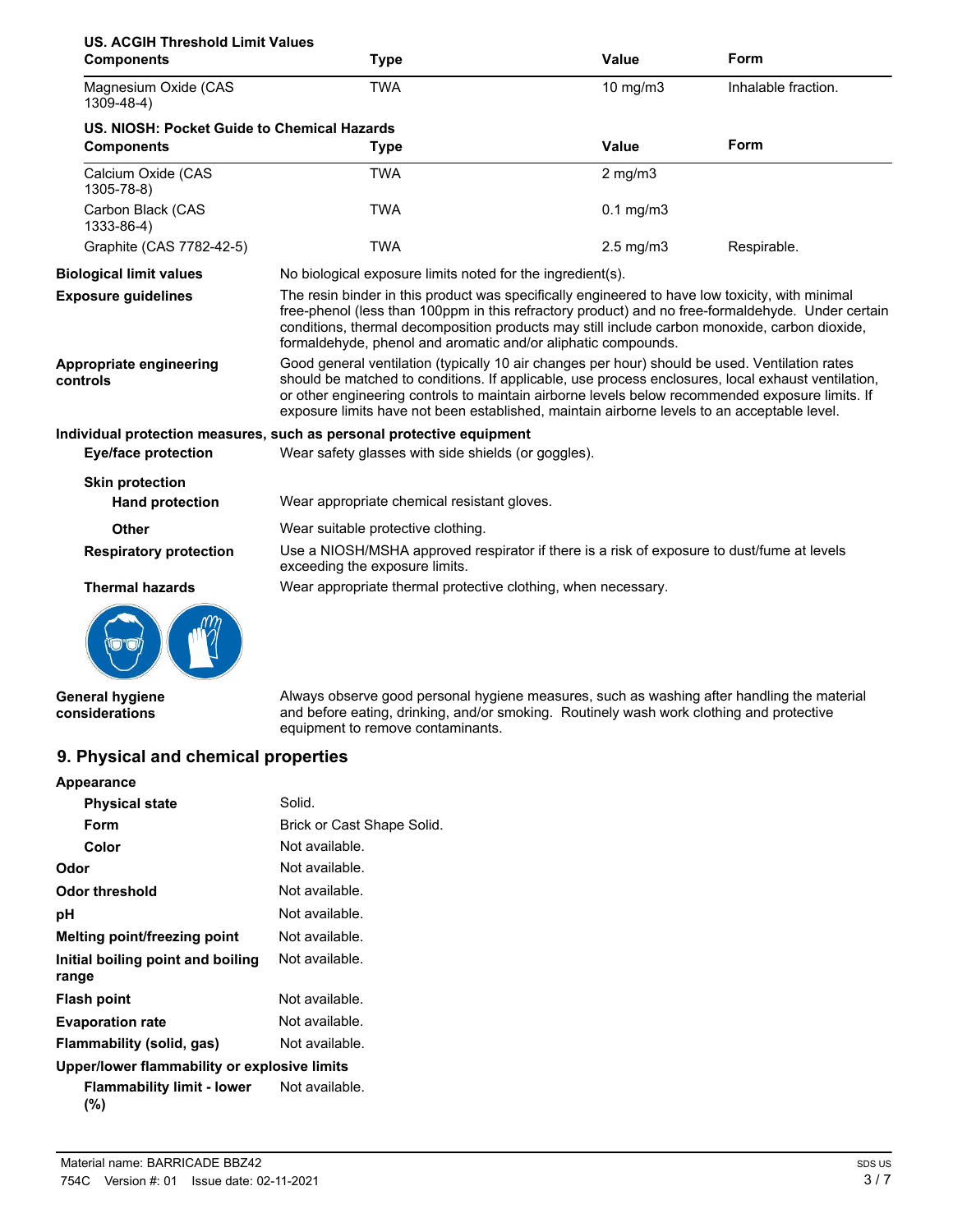| <b>Flammability limit - upper</b><br>$(\%)$       | Not available. |
|---------------------------------------------------|----------------|
| Explosive limit - lower (%)                       | Not available. |
| Explosive limit - upper (%)                       | Not available. |
| Vapor pressure                                    | Not available. |
| Vapor density                                     | Not available. |
| <b>Relative density</b>                           | Not available. |
| Solubility(ies)                                   |                |
| Solubility (water)                                | Not available. |
| <b>Partition coefficient</b><br>(n-octanol/water) | Not available. |
| <b>Auto-ignition temperature</b>                  | Not available. |
| <b>Decomposition temperature</b>                  | Not available. |
| <b>Viscosity</b>                                  | Not available. |
| <b>Other information</b>                          |                |
| <b>Explosive properties</b>                       | Not explosive. |
| <b>Oxidizing properties</b>                       | Not oxidizing. |
| 10. Stability and reactivity                      |                |

| <b>Reactivity</b>                            | The product is stable and non-reactive under normal conditions of use, storage and transport.                                                                                                                                                                                                                                                                                                                                                                                                                                                                                                                                                                                                                                                                                                                                                                                                                                                                                                                                                                                                                                                                                                                                                                                                          |
|----------------------------------------------|--------------------------------------------------------------------------------------------------------------------------------------------------------------------------------------------------------------------------------------------------------------------------------------------------------------------------------------------------------------------------------------------------------------------------------------------------------------------------------------------------------------------------------------------------------------------------------------------------------------------------------------------------------------------------------------------------------------------------------------------------------------------------------------------------------------------------------------------------------------------------------------------------------------------------------------------------------------------------------------------------------------------------------------------------------------------------------------------------------------------------------------------------------------------------------------------------------------------------------------------------------------------------------------------------------|
| <b>Chemical stability</b>                    | Material is stable under normal conditions.                                                                                                                                                                                                                                                                                                                                                                                                                                                                                                                                                                                                                                                                                                                                                                                                                                                                                                                                                                                                                                                                                                                                                                                                                                                            |
| <b>Possibility of hazardous</b><br>reactions | No dangerous reaction known under conditions of normal use.                                                                                                                                                                                                                                                                                                                                                                                                                                                                                                                                                                                                                                                                                                                                                                                                                                                                                                                                                                                                                                                                                                                                                                                                                                            |
| <b>Conditions to avoid</b>                   | Contact with incompatible materials. Refractories containing crystalline silica may, after service,<br>contain more or less crystalline silica. Care must be taken to avoid and/or control dust from<br>demolition. If in doubt of the proper protection, seek advice from a safety professional.                                                                                                                                                                                                                                                                                                                                                                                                                                                                                                                                                                                                                                                                                                                                                                                                                                                                                                                                                                                                      |
|                                              | The organic binder in this product falls into a class known as phenolic resin. Refractory products<br>using this type of binder are supplied in two forms, (1) shaped products such as brick and (2)<br>monolithics/specialties such as refractory plastics and rams. The hazards associated with<br>phenolic resin are different in the two forms. For pre-cured shapes (brick), the binder has been<br>reacted or polymerized by heat to its solid form prior to shipment. On decomposition by heating,<br>where there is sufficient air and heating rate, the gaseous products are mostly carbon dioxide and<br>water. Under low or limited oxygen supply, decomposition products during heat-up and early<br>service may include phenol, as well as aromatic and/or aliphatic derivatives. After a campaign in<br>service, this refractory product should be completely coked and in that condition the material for<br>disposal would be carbon and an inorganic oxide. During field installation of non-cured unshaped<br>products (monolithics), there is a possibility of exposure to trace amounts of phenol by skin contact<br>and inhalation. After the product has been heated to high temperatures in service, it will have<br>similar decomposition characteristics to pre-cured shapes. |
| Incompatible materials                       | Strong oxidizing agents.<br>Incompatibility is based strictly upon potential theoretical reactions between chemicals and may<br>not be specific to industrial application exposure.                                                                                                                                                                                                                                                                                                                                                                                                                                                                                                                                                                                                                                                                                                                                                                                                                                                                                                                                                                                                                                                                                                                    |
| <b>Hazardous decomposition</b><br>products   | No hazardous decomposition products are known.                                                                                                                                                                                                                                                                                                                                                                                                                                                                                                                                                                                                                                                                                                                                                                                                                                                                                                                                                                                                                                                                                                                                                                                                                                                         |

# **11. Toxicological information**

# **Information on likely routes of exposure**

| <b>Inhalation</b>                                                                  | No adverse effects due to inhalation are expected.       |
|------------------------------------------------------------------------------------|----------------------------------------------------------|
| <b>Skin contact</b>                                                                | No adverse effects due to skin contact are expected.     |
| Eye contact                                                                        | Direct contact with eyes may cause temporary irritation. |
| Ingestion                                                                          | Expected to be a low ingestion hazard.                   |
| Symptoms related to the<br>physical, chemical and<br>toxicological characteristics | Direct contact with eyes may cause temporary irritation. |
| Information on toxicological effects                                               |                                                          |
| <b>Acute toxicity</b>                                                              | Not available.                                           |

**Skin corrosion/irritation** Prolonged skin contact may cause temporary irritation.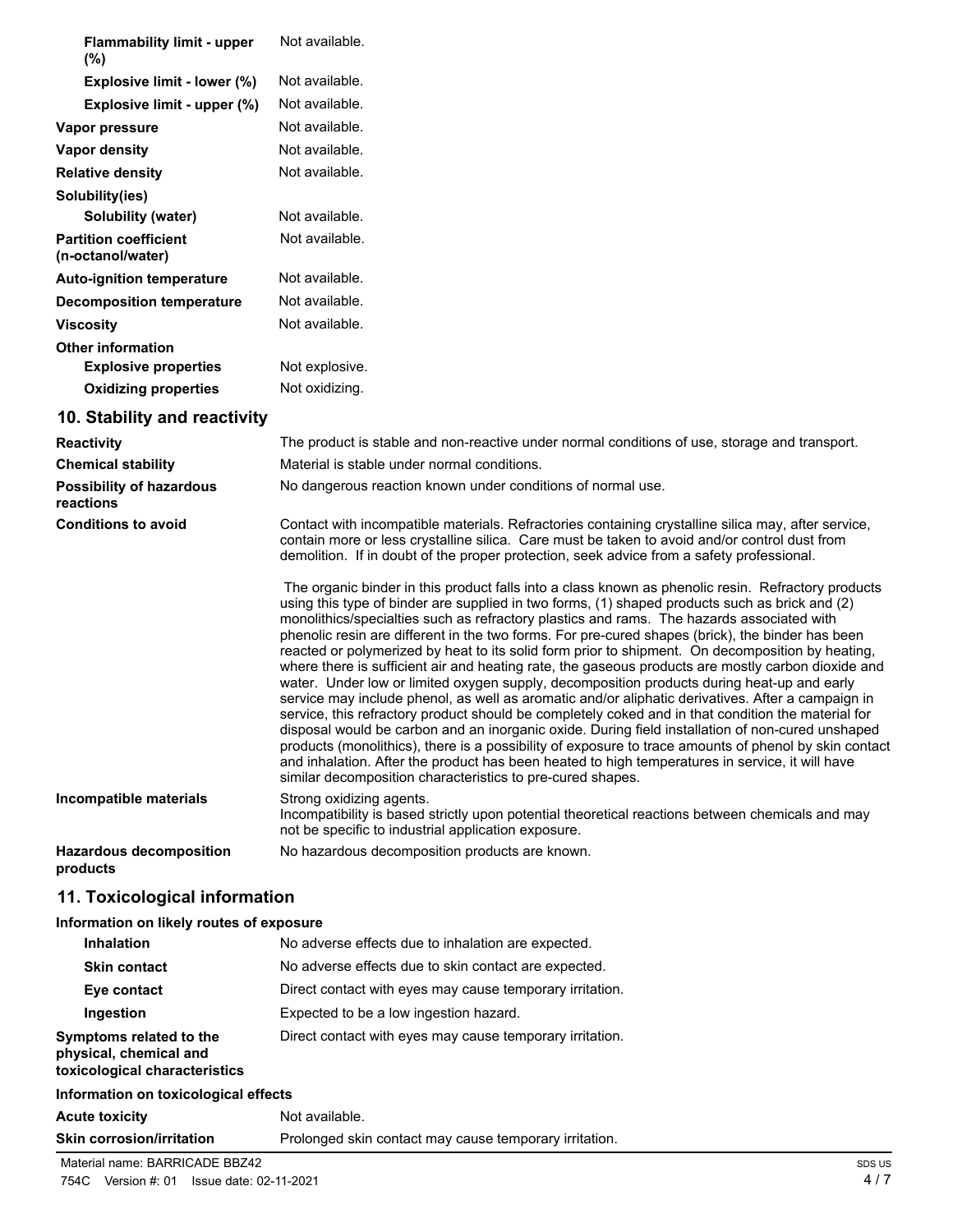| Serious eye damage/eye<br>irritation                                           | Direct contact with eyes may cause temporary irritation.                                                                                                                                                                                                                                                                         |  |
|--------------------------------------------------------------------------------|----------------------------------------------------------------------------------------------------------------------------------------------------------------------------------------------------------------------------------------------------------------------------------------------------------------------------------|--|
| Respiratory or skin sensitization                                              |                                                                                                                                                                                                                                                                                                                                  |  |
| <b>Respiratory sensitization</b>                                               | Not a respiratory sensitizer.                                                                                                                                                                                                                                                                                                    |  |
| <b>Skin sensitization</b>                                                      | This product is not expected to cause skin sensitization.                                                                                                                                                                                                                                                                        |  |
| Germ cell mutagenicity                                                         | No data available to indicate product or any components present at greater than 0.1% are<br>mutagenic or genotoxic.                                                                                                                                                                                                              |  |
| Carcinogenicity                                                                | Not classifiable as to carcinogenicity to humans.                                                                                                                                                                                                                                                                                |  |
| IARC Monographs. Overall Evaluation of Carcinogenicity                         |                                                                                                                                                                                                                                                                                                                                  |  |
| Carbon Black (CAS 1333-86-4)                                                   | 2B Possibly carcinogenic to humans.<br>OSHA Specifically Regulated Substances (29 CFR 1910.1001-1052)                                                                                                                                                                                                                            |  |
| Not regulated.                                                                 | US. National Toxicology Program (NTP) Report on Carcinogens                                                                                                                                                                                                                                                                      |  |
| Carbon Black (CAS 1333-86-4)                                                   | Known To Be Human Carcinogen.                                                                                                                                                                                                                                                                                                    |  |
| <b>Reproductive toxicity</b>                                                   | This product is not expected to cause reproductive or developmental effects.                                                                                                                                                                                                                                                     |  |
| Specific target organ toxicity -<br>single exposure                            | Not classified.                                                                                                                                                                                                                                                                                                                  |  |
| Specific target organ toxicity -<br>repeated exposure                          | Not classified.                                                                                                                                                                                                                                                                                                                  |  |
| <b>Aspiration hazard</b>                                                       | Not an aspiration hazard.                                                                                                                                                                                                                                                                                                        |  |
| 12. Ecological information                                                     |                                                                                                                                                                                                                                                                                                                                  |  |
| <b>Ecotoxicity</b>                                                             | The product is not classified as environmentally hazardous. However, this does not exclude the<br>possibility that large or frequent spills can have a harmful or damaging effect on the environment.                                                                                                                            |  |
| Persistence and degradability                                                  | No data is available on the degradability of any ingredients in the mixture.                                                                                                                                                                                                                                                     |  |
| <b>Bioaccumulative potential</b>                                               |                                                                                                                                                                                                                                                                                                                                  |  |
| <b>Mobility in soil</b>                                                        | No data available.                                                                                                                                                                                                                                                                                                               |  |
| <b>Other adverse effects</b>                                                   | No other adverse environmental effects (e.g. ozone depletion, photochemical ozone creation<br>potential, endocrine disruption, global warming potential) are expected from this component.                                                                                                                                       |  |
| 13. Disposal considerations                                                    |                                                                                                                                                                                                                                                                                                                                  |  |
| <b>Disposal instructions</b>                                                   | This product, in its present state, when discarded or disposed of, is not a hazardous waste<br>according to Federal regulations (40 CFR 261.4 (b)(4)). Under RCRA, it is the responsibility of the<br>user of the product to determine, at the time of disposal, whether the product meets RCRA criteria<br>for hazardous waste. |  |
| Hazardous waste code                                                           | Since this product is used in several industries, no Waste Code can be provided by the supplier.<br>The Waste Code should be determined in arrangement with your waste disposal partner or the<br>responsible authority.                                                                                                         |  |
| Waste from residues / unused<br>products                                       | Not available.                                                                                                                                                                                                                                                                                                                   |  |
| <b>Contaminated packaging</b>                                                  | Not available.                                                                                                                                                                                                                                                                                                                   |  |
| 14. Transport information                                                      |                                                                                                                                                                                                                                                                                                                                  |  |
| <b>DOT</b>                                                                     |                                                                                                                                                                                                                                                                                                                                  |  |
| Not regulated as dangerous goods.<br><b>IATA</b>                               |                                                                                                                                                                                                                                                                                                                                  |  |
| Not regulated as dangerous goods.<br><b>IMDG</b>                               |                                                                                                                                                                                                                                                                                                                                  |  |
| Not regulated as dangerous goods.                                              |                                                                                                                                                                                                                                                                                                                                  |  |
| Transport in bulk according to<br>Annex II of MARPOL 73/78 and<br>the IBC Code | Not applicable.                                                                                                                                                                                                                                                                                                                  |  |
| 15. Regulatory information                                                     |                                                                                                                                                                                                                                                                                                                                  |  |

#### **US federal regulations**

This product is not known to be a "Hazardous Chemical" as defined by the OSHA Hazard Communication Standard, 29 CFR 1910.1200. All chemical substances in this product are listed on the TSCA chemical substance inventory where required.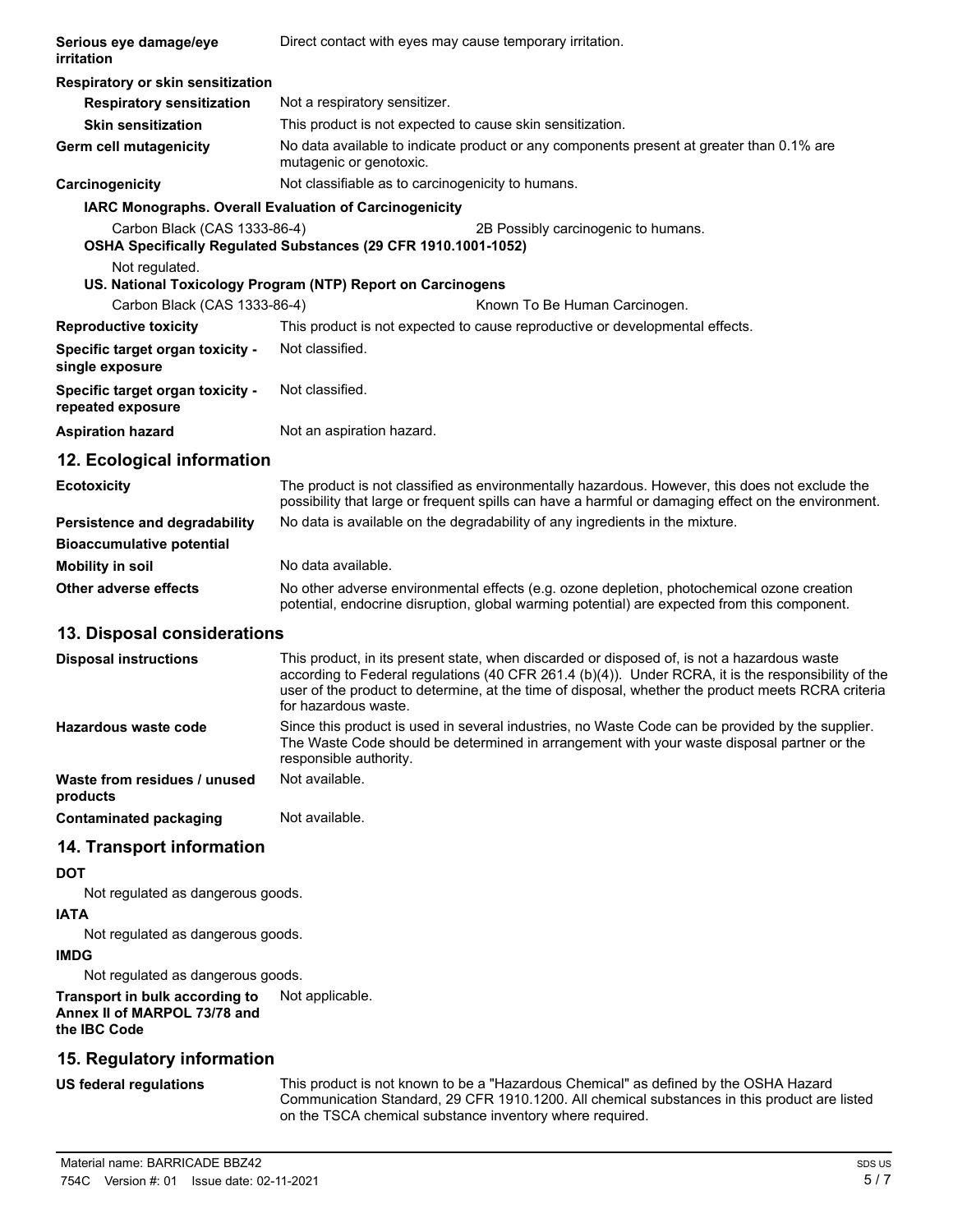**TSCA Section 12(b) Export Notification (40 CFR 707, Subpt. D)** Not regulated. **CERCLA Hazardous Substance List (40 CFR 302.4)** Not listed. **SARA 304 Emergency release notification** Not regulated. **OSHA Specifically Regulated Substances (29 CFR 1910.1001-1052)** Not regulated. **SARA 302 Extremely hazardous substance Superfund Amendments and Reauthorization Act of 1986 (SARA)** Not listed. **SARA 311/312 Hazardous** No (Exempt) **chemical SARA 313 (TRI reporting)** Not regulated. **Other federal regulations Clean Air Act (CAA) Section 112 Hazardous Air Pollutants (HAPs) List** Not regulated. **Clean Air Act (CAA) Section 112(r) Accidental Release Prevention (40 CFR 68.130)** Not regulated. **Safe Drinking Water Act** Not regulated. **(SDWA) US state regulations California Proposition 65** WARNING: This product can expose you to chemicals including Carbon Black, which is known to the State of California to cause cancer, and Ethane-1,2-diol, which is known to the State of California to cause birth defects or other reproductive harm. For more information go to www.P65Warnings.ca.gov. **California Proposition 65 - CRT: Listed date/Carcinogenic substance** Benzo(a)pyrene (CAS 50-32-8) Listed: July 1, 1987 Carbon Black (CAS 1333-86-4) Listed: February 21, 2003 **California Proposition 65 - CRT: Listed date/Developmental toxin** Ethane-1,2-diol (CAS 107-21-1) Listed: June 19, 2015 **US. California. Candidate Chemicals List. Safer Consumer Products Regulations (Cal. Code Regs, tit. 22, 69502.3, subd. (a))** Carbon Black (CAS 1333-86-4) Magnesium Oxide (CAS 1309-48-4) PITCH (CAS 61789-60-4) **International Inventories Country(s) or region Inventory name On inventory (yes/no)\*** Australia **Australian Inventory of Chemical Substances (AICS)** No Research the Mo Canada Domestic Substances List (DSL) No Canada Non-Domestic Substances List (NDSL) No

Europe **European Inventory of Existing Commercial Chemical Chemical Chemical Chemical Chemical Chemical Chemical No** Substances (EINECS) Europe **European List of Notified Chemical Substances (ELINCS)** Noticed Analysis and The European List of Notified Chemical Substances (ELINCS) Noticed Analysis and The Notified Analysis and The Notified Analysis and The N Japan **Inventory of Existing and New Chemical Substances (ENCS)** No Report to the Mo Korea **Existing Chemicals List (ECL)** No and the existing Chemicals List (ECL) No and the existing Chemicals List (ECL) New Zealand New Zealand Inventory No Philippines Philippine Inventory of Chemicals and Chemical Substances No (PICCS) Taiwan Taiwan Chemical Substance Inventory (TCSI) No United States & Puerto Rico Toxic Substances Control Act (TSCA) Inventory No No

China **Inventory of Existing Chemical Substances in China (IECSC)** No No

\*A "Yes" indicates that all components of this product comply with the inventory requirements administered by the governing country(s) A "No" indicates that one or more components of the product are not listed or exempt from listing on the inventory administered by the governing country(s).